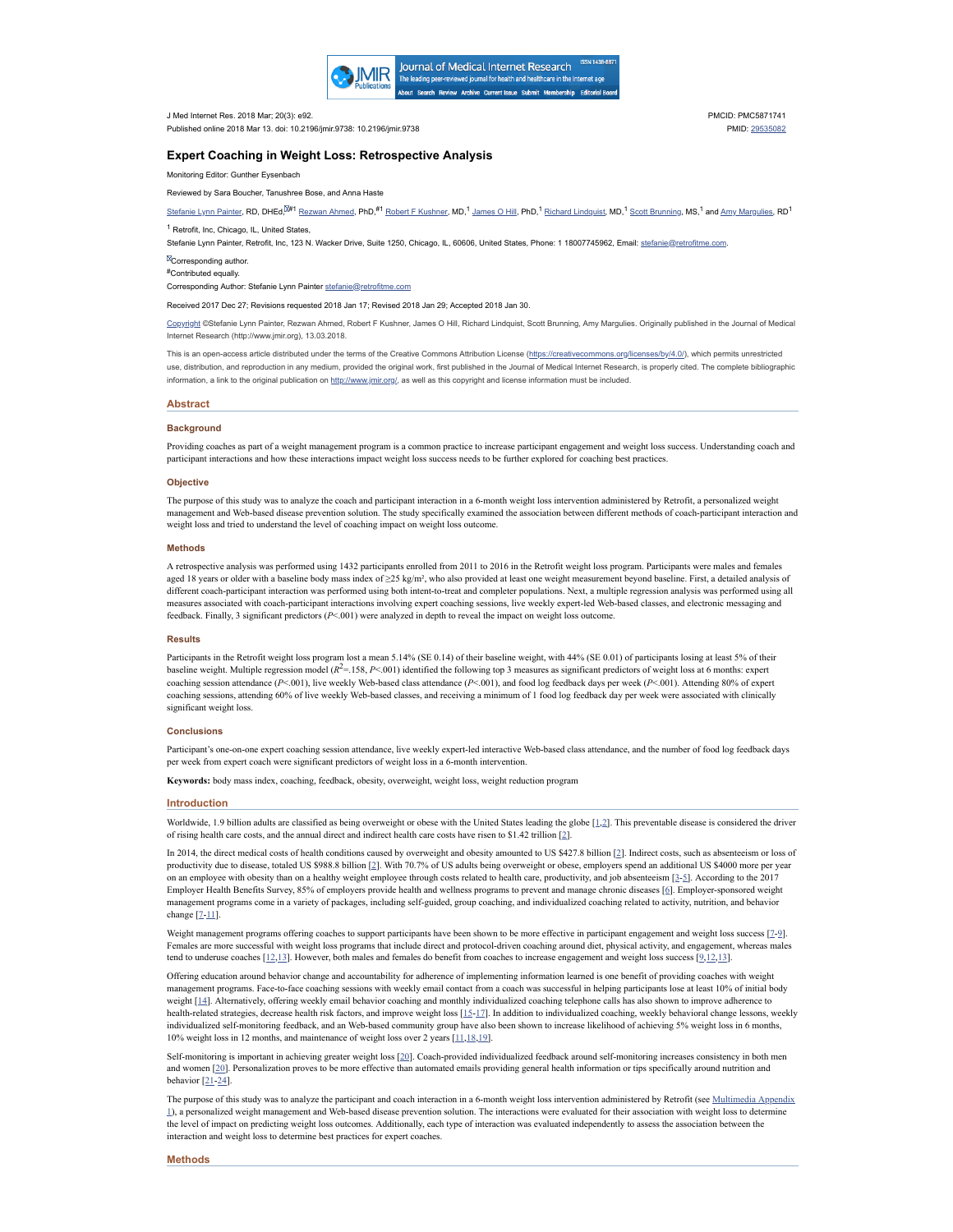# **Study Design**

A retrospective analysis was performed to assess the impact of expert coaching during a 6-month weight loss intervention using deidentified data from the Retrofit weight loss program. Various measures were designed to quantify coach-participant interactions involving one-on-one expert coaching sessions, live weekly expert-led interactive Web-based classes, food and exercise log feedback, and electronic messages. All measures were included in a multiple regression analysis to predict weight loss during the intervention. Finally, 3 statistically significant (*P*<.001) expert coaching measures were analyzed in depth to understand the impact on weight loss outcome at 6 months. Western Institutional Review Board granted exemption to the study as it is a retrospective analysis with no identifiable protected health information.

# **Participants**

Participants included paying customers of the Retrofit program who enrolled through an employer-sponsored program. Employers of participants had selected Retrofit as a subsidized weight management program for employees as part of their employer health benefits package. Customers were considered as eligible participants if they were at least 18 years of age; had a starting body mass index (BMI) of  $\geq$  25 kg/m<sup>2</sup>; had signed up for the program between September 27, 2011, and December 31, 2016; and had provided at least 1 weight measurement beyond baseline measurement. A participant was considered to have completed the program if he or she provided a weight measurement at the 6th month of his or her program. A total 1432 customers satisfied all inclusion criteria to be study participants, and 1045 of the participants completed the program. No customer was removed or eliminated from the population due to a lack of weight loss in the program.

### **Program**

The Retrofit weight loss program was designed with a 6-month weight loss phase with the option to continue into a maintenance program called Retrofit Next. The program [\(Multimedia](#page-3-8) Appendix 2) includes one-on-one expert coaching, unlimited coach interactions through electronic messaging, lifestyle patterns assessment, and personalized coaching content and plan. Expert coaches perform weekly reviews of participants' plan and self-monitoring data to provide personalized feedback. Participants have access to an expert-moderated Web-based community and are encouraged to attend live weekly expert-led interactive Web-based classes regarding topics of exercise, nutrition, and mind-set. Digital tools, including a mobile app, Web-based dashboard, activity tracker, and Wi-Fi scale, are provided for tracking behaviors related to weight, food, mood, steps, and exercise.

As part of the Retrofit weight loss protocol, all participants are offered 7 one-on-one expert coaching sessions, including an initial 60-min session and 30-min follow-up sessions. Coaching sessions were conducted via Web-based video call or mobile phone. All coaching sessions include education around the Retrofit philosophy and weight loss guiding principles associated with nutrition, mind-set, exercise, and daily activities. In addition, each coaching session was used for coach-participant collaboration on current and desired health-related behaviors, goal setting to create individualized plans and strategies, and to come to an agreement on how the expert coach will hold the participant accountable to agreed-upon plans and strategies.

Participants were encouraged to weigh in, wear their activity tracker, log all food and beverages consumed, and communicate daily with their expert coach and in the Web-based community. Retrofit protocol required expert coaches to review a participant's food and exercise logs, step data, weight data, and progress toward plan goals a minimum of 1 time per week to provide personalized feedback. If a participant initiated a coaching conversation, the expert coach was required to respond within 24 hours.

Retrofit expert coaches were employed professionals with a master's or doctorate-level education in dietetics or nutritional sciences, exercise physiology, nursing, health education, counseling, or psychology. Expert coaches were certified in Retrofit's weight loss protocol and have completed yearly recertification, if applicable.

#### **Measures**

Weight Participants were provided a Wi-Fi-enabled scale that securely transmitted weight data over the Internet to a Retrofit central data server. Participants' weight data were collected through the use of the provided wireless scale (92% of recorded weights) or self-reported entry (8%). Self-reported entry was permissible if a participant had difficulty setting up his or her Wi-Fi scale. Baseline weight was considered as the first weight measurement received from the participant, which was designated as the recording for week 1. Percentage of baseline weight lost at 6 months was calculated and used as the primary outcome.

**Expert Coaching Sessions** Participants were provided 7 one-on-one expert coaching sessions over the 6-month weight loss program. Percentage of coaching sessions attended at 6 months was calculated to quantify participant's engagement with their coach and used as one of the primary metrics to indicate coaching impact on participant outcome. A secondary metric was calculated to measure the total time a participant spent in coaching sessions.

**Live Weekly Expert-Led Interactive Web-Based Classes** Participants were provided 26 weekly Web-based classes (1 class per week) where an expert coach conducted a live Web-based class on a predetermined topic. Percentage of classes attended at 6 months was calculated to quantify participants' interest in gaining indepth knowledge on a healthy lifestyle and weight management practices. A secondary metric was calculated to capture the total time a participant spent in weekly Webbased classes.

**Coach-Participant Conversations** The total number of coach-participant conversations was calculated by counting all electronic messages including coach-initiated conversations, coach responses to participant-initiated conversations, and coach feedback on food or exercise logs. The total number of coach-participant conversation days was calculated by including all days when an expert coach sent at least 1 electronic message. The average conversation length per week was calculated by counting the average of total length of all electronic messages (in characters) sent in a week.

To evaluate the impact of food log feedback on weight loss outcome, we calculated several measures to capture coach-initiated electronic feedback messages that include evaluation and guidance in response to participants' food logs. Total number of food log feedback counts all food log feedback provided by coach, which are defined as an expert coach comment written directly on a participant's individual food log or weekly diary of food log entries entered through digital tools provided. The total number of food log feedback days was calculated by counting all days with at least 1 food log–related feedback from the expert coach. The average food log feedback length per week was measured by averaging the total length of all feedback messages (in characters) provided in a week. Similar to food log feedback, 3 measures for exercise log feedback were also calculated.

Finally, 3 measures were defined to measure participant engagement with coach. Similar to expert coach–initiated electronic message measures, the total number of participant-initiated electronic messages, the total number of participant-initiated electronic message days, and the average participant-initiated electronic message lengths per week were calculated.

## **Statistical Analysis**

All measures associated with coach-participant interactions involving expert coaching sessions, weekly Web-based classes, and electronic messaging and feedback were included in a multiple regression analysis to predict weight loss during the 6-month intervention. The least informative covariates were successively removed from the model in a stepwise elimination procedure based on the Akaike information criterion [\[25](#page-4-11)]. The regression model included only the main effects; interactions were beyond the scope of this analysis. In addition, this study focused on analyzing 3 statistically significant (*P*<.001) coaching interactions that were determined to be significant predictors in a weight loss model.

Data analyses were performed using R version 3.2.3 [\[26](#page-4-12)], which included dplyr 0.4.3, ggplot2 2.1.0, data.table 1.9.6, and leaps 2.9 packages. We also conducted *t* tests of equal variance on continuous variables at baseline and subsequent time points for 2 group comparisons. One-way analysis of variance (ANOVA) was utilized to determine mean differences for greater than 2 group comparisons. Subsequent Tukey tests were conducted to determine mean differences. Chi-square analyses were performed to determine differences among categorical variables when appropriate. For intent-to-treat (ITT) analyses, we used a last observation carried forward imputation approach. Alpha was set at .05 for all statistical tests to determine statistical significance.

#### **Results**

The reported results are based on the retrospective analysis evaluating the effect of various coach-participant interactions during the Retrofit 6-month weight loss intervention using both the ITT (N=1432) and the completer (n=1045 participants) populations. First, a detailed analysis on different coach-participant interaction measures is provided to understand both coach and participant behavior over a 6-month weight loss intervention. Second, a multiple regression model is presented to capture interaction measures that significantly impact participant outcome at 6 months, and finally, an in-depth analysis is provided for the top 3 signific

### **Baseline Characteristics**

[Table](https://www.ncbi.nlm.nih.gov/pmc/articles/PMC5871741/table/table1/) 1 shows the demographic details at baseline for both ITT and completer populations. Although not clinically meaningful, the completers had higher average age compared with the overall population (45.73 vs 44.39, *P*=.001). Although there are differences in starting weight between completer and noncompleter groups, there are no differences in BMI at baseline between both populations. Furthermore, there are no differences in the male and female distribution among the ITT and completer groups (females: 61% vs 63%, *P*=.33).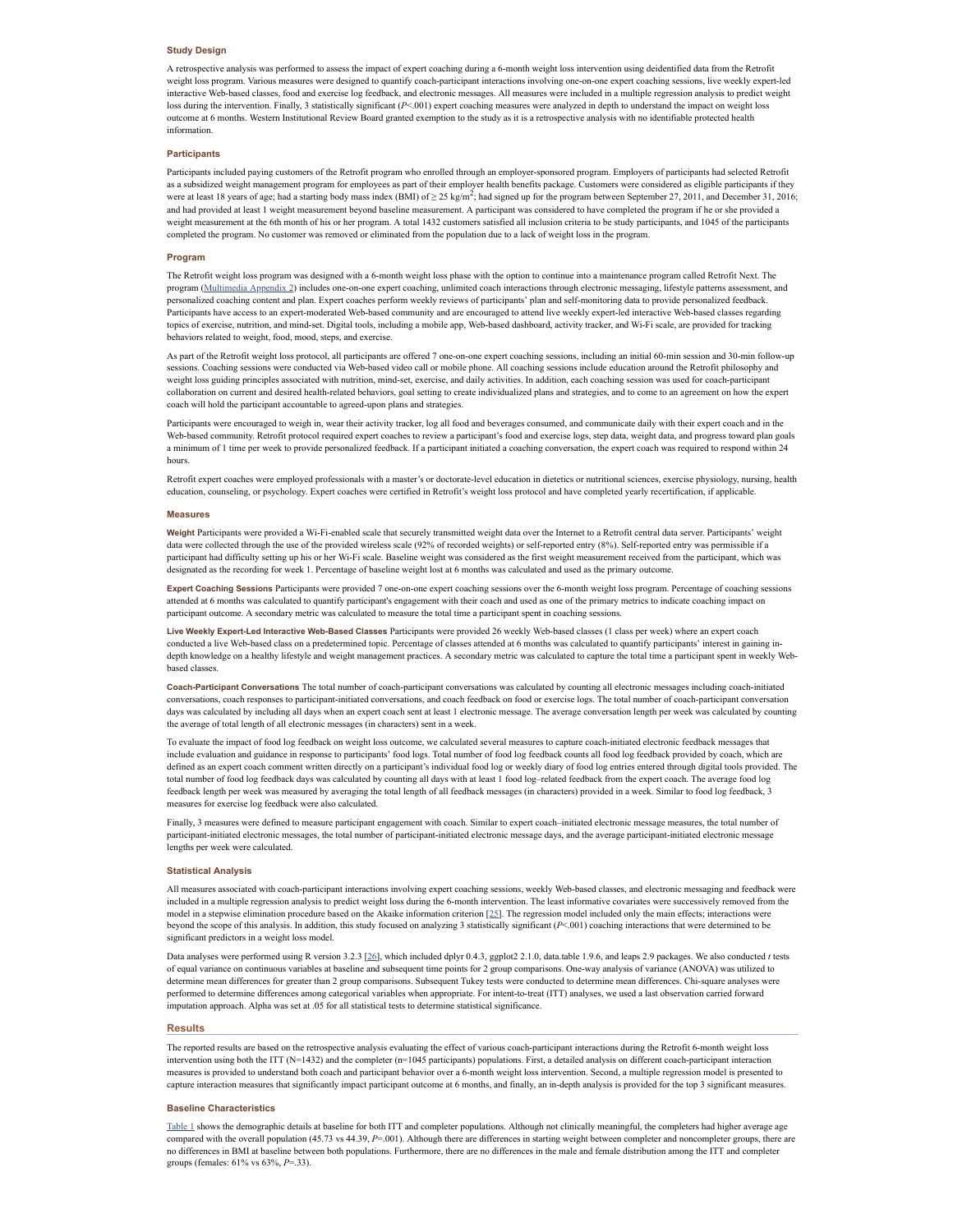### **Weight Change at 6 Months**

For ITT population, the average weight loss at 6 months was 5.14% (SE 0.12), and 44% of the participants lost 5% or more of their baseline weight (see [Table](https://www.ncbi.nlm.nih.gov/pmc/articles/PMC5871741/table/table2/) 2). For completers, the average weight loss at 6 months was 6.15% (SE 0.17), and 54% of the participants lost 5% or more of their baseline weight. For both ITT and completers, there were no significant differences between males and females in terms of weight loss percentage or the percentage losing 5% or more weight at 6 months.

### **Understanding Coach-Participant Interaction**

The detailed quantitative analysis of the interaction between expert coach and participant is presented in [Table](https://www.ncbi.nlm.nih.gov/pmc/articles/PMC5871741/table/table3/) 3. In general, completers had more interaction with coaches than the ITT population. The higher percentage of attendance or higher amount of interaction of the completers could be due to length of time actively participating in the weight loss program. Note that the average time in program for the noncompleters was about 3 months (mean 92.45 days, SE 2.20). In our analysis of the participant behavior below, we will focus on the ITT population.

Participants attended 75% of the one-on-one expert coaching sessions. Females attended higher percentage of coaching sessions than males (78.37% vs 70.72%, *P*<.001). Participants attended about 41% of the weekly Web-based classes. There is a gender difference observed in weekly Web-based class attendance as females attended significantly higher percentage of classes than males (51% vs 32%, *P*<.001). Consequently, females spent significantly higher amount of total time (638 min vs 405 min, *P*<.001) in classes learning about exercise, nutrition, and mind-set behaviors.

Furthermore, coach-participant conversations were reviewed to assess the amount of interactions over the 6-month program. On an average, an expert coach reached out to his or her participant with responses, food/exercise log feedback, or general weight management guidelines approximately 75 days within the 6-month program (about 3 times a week). In general, participants who were more engaged in the program by initiating more conversations or logged more food/exercise logs received higher amount of communication from coaches. In addition, females received higher number of coach messages than males (170.24 vs 141.42, *P*<.001).

As reported in [Table](https://www.ncbi.nlm.nih.gov/pmc/articles/PMC5871741/table/table3/) 3, almost half of the coach conversations were food log feedback (74.91 out of 158.91 messages). Females received significantly higher number of food log feedback than males (81.96 vs 64.04, *P*<.001). As females logged a higher number of food logs capturing their daily food intakes, coaches provided a higher amount of feedback. Participants either initiated conversation or responded to coach messages at least once a week (33.28 days) on average. Females sent higher number of messages than males (56.41 vs 37.28, *P*<.001 *)*.

# **Multiple Regression Model for Coach-Participant Interactions**

A multiple regression model was built to predict weight change at 6 months by including all interaction measures related to coaching sessions, weekly Web-based<br>classes, and coach-participant conversations. In the backward participant interaction measures, in which 6 of the measures were identified as statistically significant predictors: percentage of coaching sessions completed (β=−1.05, SE 0.21, *P*<.001), percentage of class attended (β=−.76, SE 0.21, *P*<.001), number of food log feedback days (β=−.92, SE 0.26, *P*<.001), total number of coach message days (β=.89, SE 0.31, *P*=.005), coach message length per week (β=.54, SE 0.17, *P*=.002), and number of participant message days (β=−1.56, SE 0.60, *P*=.01). The best regression model containing 7 coach-participant interaction measures is reported in [Table](https://www.ncbi.nlm.nih.gov/pmc/articles/PMC5871741/table/table4/) 4.

### **Significant Weight Loss Predictors: In-Depth Analysis**

This section focuses on analyzing 3 of the predictors from the final regression model in [Table](https://www.ncbi.nlm.nih.gov/pmc/articles/PMC5871741/table/table4/) 4, which have *P*<.001: percentage of coaching sessions completed, percentage of weekly classes completed, and number of food log feedback days. These analyses focus on quantifying different levels of coaching interaction and corresponding weight loss at 6 months to characterize the association with outcome. In addition, average coaching interactions were calculated for participants with different levels of weight loss at 6 months: lost ≥10% (264/1432, 18.44%), lost 5% to 10% (366/1432, 25.56%), and lost <5% (802/1432, 56.01%).

**Expert Coaching Sessions** On the basis of the percentage of coaching session attendance data from the 6-month program, a higher percentage of coaching session attendance is significantly associated with a higher level of weight loss at 6 months. As shown in [Figure](https://www.ncbi.nlm.nih.gov/pmc/articles/PMC5871741/figure/figure1/) 1, clinically significant weight loss (5%) was associated with at least 80% of coaching session attendance. The results of one-way ANOVA showed a significant difference of mean weight loss between different weigh-in levels (*P*<.001). A subsequent Tukey test confirmed the significant differences among the 80% to 90% and ≥90% attendance levels with the lower 2 levels (*P*<.001). Similar ANOVA tests were performed on male and female participants separately, and a significant difference in mean weight loss between different attendance levels was found (male: *P*<.001; female: *P*<.001).

Further analysis of coaching session attendance of participants with different levels of weight loss showed that a higher coaching session attendance was significantly associated with groups with higher levels of weight loss. [Figure](https://www.ncbi.nlm.nih.gov/pmc/articles/PMC5871741/figure/figure2/) 2 shows a clear difference in coaching session attendance between loss <5% group and other 2 groups (*P*<.001). Both male and female participants separately showed a similar significant difference in coaching session attendance.

Live Weekly Expert-Led Interactive Web-Based Classes As reported in [Figure](https://www.ncbi.nlm.nih.gov/pmc/articles/PMC5871741/figure/figure1/) 1, the association between the percentage of weekly Web-based class attendance and weight loss at 6 months is linear where higher level of weight loss is significantly associated with higher percentage of class attendance. Clinically significant weight loss is associated with at least 60% of class attendance for overall and both male and females separately. One way ANOVA and a subsequent Tukey test confirmed significant mean differences in weight loss among 60% to 80% and ≥80% groups with the remaining levels of class attendance (*P*<.001). The analysis of percentage of class attendance of participants with different levels of weight loss showed that a higher class attendance was significantly associated with groups with higher levels of weight loss. Male and female participants separately showed similar significant differences in mean percentage of class attendance between different outcome levels (male: *P*<.001; female: *P*<.001).

**Food Log Feedback Days** A higher number of food log feedback days per week is significantly associated with higher level of weight loss at 6 months. One way ANOVA test showed a significant mean difference in weight loss between difference in food log feedback levels (*P*<.001). A subsequent Tukey test confirmed significant mean differences between all levels of food log feedback days. Further analysis of food log feedback days of participants with different levels of weight loss showed that higher counts of food log feedback days were significantly associated with groups with higher levels of weight loss (*P*<.001).

#### **Discussion**

### **Principal Findings**

The results provide strong support for expert coaches in weight management programs. Participants had greater weight loss with a higher attendance of expert coaching sessions and live weekly expert-led interactive Web-based classes, as well as higher engagement with an expert coach through food log feedback. Completers also had greater interaction and attendance than ITT. In a multiple regression analysis, 6 of the 7 interaction measures were identified as statistically significant predictors of weight loss. In addition, an in-depth analysis of the top 3 significant predictors quantified the impact of coaching sessions completed, weekly Web-based class attendance, and days of receiving food log feedback on varying levels of weight loss. Overall, expert coaches were found to have a high impact on weight management.

Expert coaches provide guidance and accountability to increase participant engagement and weight loss success, which is supported by previous studies, including website, email, and/or mobile phone apps, as well as interventions using only phone calls for coaching [[7-](#page-3-5)[9,](#page-3-6)[27](#page-4-13)]. However, the participant must be actively engaged in the program to receive benefit of the interactions. Quantifying the minimum and maximum level of engagement for significant weight loss can drive best practices for weight management expert coaches.

Although consistent self-monitoring is shown to have a predictive value for weight loss, the challenge is maintaining consistency among participants [[20\]](#page-4-8). Findings support previous studies that personalized feedback and communication from expert coaches can produce greater engagement in self-monitoring activities when compared with tech-based interventions for self-monitoring without expert feedback [\[23](#page-4-14),[28,](#page-4-15)[29](#page-4-16)]. We found that expert coaching sessions, live weekly expert-led classes, and food log feedback specifically increased interaction and have predictive weight loss values. On the basis of these results, it may be important to promote these coach-participant interactions together in an intervention or weight loss program.

# **Significant Predictors of Weight Loss**

**Expert Coaching Session Attendance** The percentage of coaching sessions completed was identified as a significant predictor of weight loss (*P*<.001). Attending 80% of the offered coaching sessions is associated with clinically significant weight loss of 5% or more. Others have shown that weekly to monthly coaching sessions are linked with 5% to 10% weight loss, improved adherence to health strategies, and decreased risk factors over a 6- to 12-month intervention [\[14](#page-4-3)[-17](#page-4-5)]. Overall, female participants attended more coaching sessions than male participants, yet no significant difference was found in weight loss outcomes. Similar observations were reported in prior studies where male participants did not utilize expert coaches as frequently as female participants [[12,](#page-4-1)[13](#page-4-2),[15\]](#page-4-4).

Live Weekly Expert-Led Interactive Web-based Classes The percentage of weekly Web-based classes completed was identified as a significant predictor of weight loss (*P*<.001). Clinically significant weight loss of 5% is associated with at least 60% class attendance overall and between male and females separately. However, class attendance above 60% was associated with greater weight loss among all groups. Higher class attendance was linked to participants achieving 5% to 10% and >10%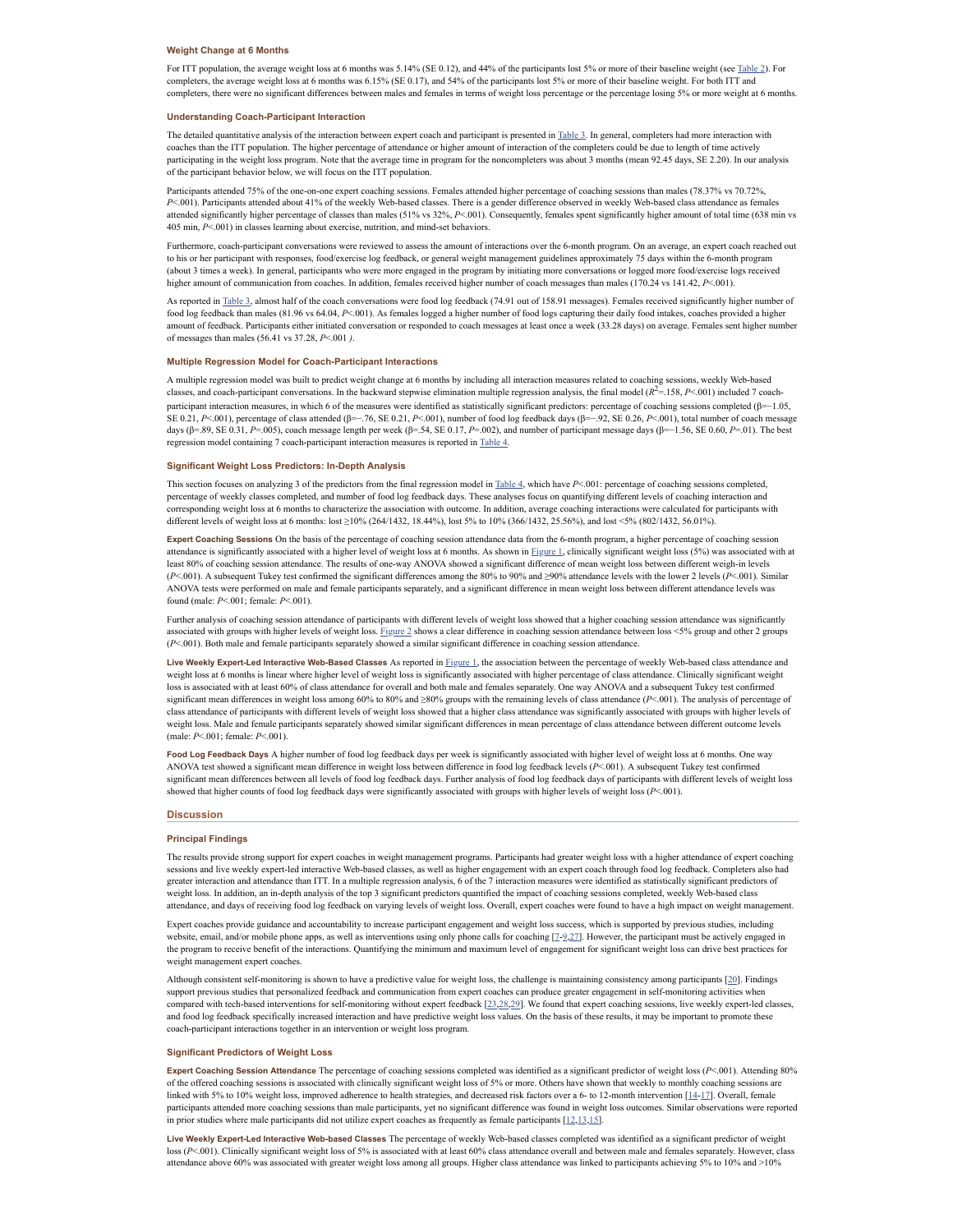weight loss, yet male and female differed in class percentage attendance associated with levels of outcome. Males had a significantly lower attendance rate than females, which is historically common in weight loss interventions  $[12,13,15]$  $[12,13,15]$  $[12,13,15]$  $[12,13,15]$  $[12,13,15]$ .

**Food Log Feedback Days** The number of food log feedback days per week was identified as a significant predictor of weight loss (*P*<.001). Participants receiving food log feedback 1 to 2 days per week and ≥2 days per week were associated with clinically significant weight loss of 5% or greater. Additionally, participants in the 5% to 10% and >10% weight loss levels received more food log feedback days than those in the <5% weight loss level regardless of group. Food log feedback is directly dependent upon the participant's engagement in providing food logs for an expert coach to review. Females received a greater amount of feedback due to logging a higher number of food logs than males, which has been reported in earlier studies [\[20](#page-4-8)]. However, this finding is linked to the understanding that personalized feedback increases engagement and weight loss outcomes [[22](#page-4-17)[-24](#page-4-10)].

### **Strengths and Limitations**

This study has several strengths, including the reporting of real-world weight loss outcomes and a focused analysis into expert coaches' role in a weight management program to determine which coach-participant interactions have a significant impact on participant success. Participants were existing participants of Retrofit and not recruited or incentivized to participate in the study. All participants who met the starting BMI, age, and weight criteria and provided at least 1 weight measurement beyond baseline were included as participants. No participant was removed from the population because of lack of success on the program, which is an uncommon research practice in the weight management field [\[30](#page-4-18)]. This study provides further insight on best practices of expert coaches in weight management interventions and programs. In addition, with the high population of male participants, gender comparisons were reported to create a greater understanding of interaction between male participants and coaches.

The study has limitations, which include the retrospective analysis study design that does not provide any causal inferences based on the critical observations. Coachparticipant interaction was measured from a quantitative point of view. Also, the use of a real-world population does not reveal whether a participant was actively using any other weight management program outside of the Retrofit program components.

#### **Future Research**

Retrofit encourages all commercial weight loss programs to publish real-world research to enhance the understanding of coach-participant interactions in weight loss programs. Reporting real-world data in relation to expert coaches allows commercial weight loss program to structure protocols for participant engagement and adherence to weight loss strategies. By fine-tuning interactions and by understanding how expert coaches are most effective, commercial weight loss programs will increase capability in overcoming the obesity crisis.

Recommended future research includes an analysis of specific strategies used by expert coaches and their impact on weight loss outcomes, as well as a qualitative analysis of the interactions between a coach and a participant, which may provide more insight into an expert coach's impact on participants. With the continued observation in this study and previous studies that male participants are less engaged than females, an analysis of strategies to increase male engagement and to understand whether increased engagement improves male weight loss outcomes is recommended. Additionally, further research is needed to analyze coaching impact on participants' self-monitoring behaviors to determine association between coach-participant interaction and the level of self-monitoring behaviors. Finally, expert coaches' impact beyond an initial 6-month intervention and the impact of each predictor of weight loss on weight maintenance would be a valuable future research study.

#### **Conclusions**

In conclusion, participants on the Retrofit weight loss program lost on average 5.14% (SE 0.14), and participants who completed the program lost on average 6.15% (SE 0.17) in 6 months. Over half of completers (54%) and 44% of all participants lost 5% or more of their baseline weight. Coach-participant interactions that include oneon-one expert coaching session attendance, live weekly expert-led interactive Web-based class attendance, and food log feedback days per week were shown to be significant predictors of weight change at 6 months. Specifically, attending 80% or more of offered expert coaching sessions, attending 60% or more of offered weekly Web-based classes, and receiving food log feedback one or more days per week from an expert coach increased participants' weight loss success.

### **Acknowledgments**

Members of the Retrofit Advisory Board provided comments and professional insight around the data and results.

<span id="page-3-7"></span>

| <b>Abbreviations</b> |                                               |
|----------------------|-----------------------------------------------|
|                      |                                               |
| ANOVA                | analysis of variance                          |
| BMI                  | body mass index                               |
| <b>ITT</b>           | intent to treat                               |
|                      | <b>Multimedia Appendix 1</b>                  |
| Retrofit logo.       |                                               |
|                      | <b>Multimedia Appendix 2</b>                  |
|                      | Features of the Retrofit Weight Loss program. |
| <b>Footnotes</b>     |                                               |
|                      |                                               |

<span id="page-3-8"></span>Conflicts of Interest: SP, RA, SB, and AM are employees of Retrofit, Inc, with equity in the company. JH, RK, and RL are active members of the Retrofit, Inc Advisory Board, with equity in the company.

### **References**

<span id="page-3-0"></span>1. World Health Organization. Obesity and overweight <http://www.who.int/mediacentre/factsheets/fs311/en/> *[webcite](https://www.webcitation.org/6wjWaAWcr)*.

<span id="page-3-1"></span>2. Waters H, DeVol R. Milken Institute. Weighing Down America: The Health and Economic Impact of Obesity <http://www.milkeninstitute.org/publications/view/833> *[webcite](https://www.webcitation.org/6vfARXaLA)*.

<span id="page-3-2"></span>3. Gates DM, Succop P, Brehm BJ, Gillespie GL, Sommers BD. Obesity and presenteeism: the impact of body mass index on workplace productivity. J Occup Environ Med. 2008 Jan;50(1):39–45. doi: 10.1097/JOM.0b013e31815d8db2. [PubMed: 18188080] [CrossRef: 10.1097/JOM.0b013e31815d8db2]

4. Van Nuys K, Globe D, Ng-Mak D, Cheung H, Sullivan J, Goldman D. The association between employee obesity and employer costs: evidence from a panel of U.S. employers. Am JHealth Promot. 2014;28(5):277–85. doi: 10.4278/ajhp.120905-QUAN-428. [PubMed: 24779722] [CrossRef: 10.4278/ajhp.120905-QUAN-428]

<span id="page-3-3"></span>5. National Center for Health Statistics. Health, United States, 2016 <https://www.cdc.gov/nchs/hus/index.htm> *[webcite](https://www.webcitation.org/6vdJUOX2i)*.

<span id="page-3-4"></span>6. The Henry J. Kaiser Family Foundation. 2017 Employer Health Benefits Survey <https://www.kff.org/health-costs/report/2017-employer-health-benefits-survey/> *[webcite](https://www.webcitation.org/6vdJH45vu)*.

<span id="page-3-5"></span>7. van Wier MF, Ariëns GA, Dekkers JC, Hendriksen IJ, Smid T, van Mechelen W. Phone and e-mail counselling are effective for weight management in an overweight working population: a randomized controlled trial. BMC Public Health. 2009;9:6. doi: 10.1186/1471-2458-9-6. <http://www.biomedcentral.com/1471-2458/9/6> [PMCID: PMC2667416] [PubMed: 19134171] [CrossRef: 10.1186/1471-2458-9-6]

8. Vale MJ, Jelinek MV, Best JD, Santamaria JD. Coaching patients with coronary heart disease to achieve the target cholesterol: a method to bridge the gap between evidence-based medicine and the "real world"--randomized controlled trial. J Clin Epidemiol. 2002 Mar;55(3):245–52. [PubMed: 11864795]

<span id="page-3-6"></span>9. Vale MJ, Jelinek MV, Best JD, Dart AM, Grigg LE, Hare DL, Ho BP, Newman RW, McNeil JJ, COACH Study Group Coaching patients On Achieving Cardiovascular Health (COACH): a multicenter randomized trial in patients with coronary heart disease. Arch Intern Med. 2003;163(22):2775–83. doi: 10.1001/archinte.163.22.2775. [PubMed: 14662633] [CrossRef: 10.1001/archinte.163.22.2775]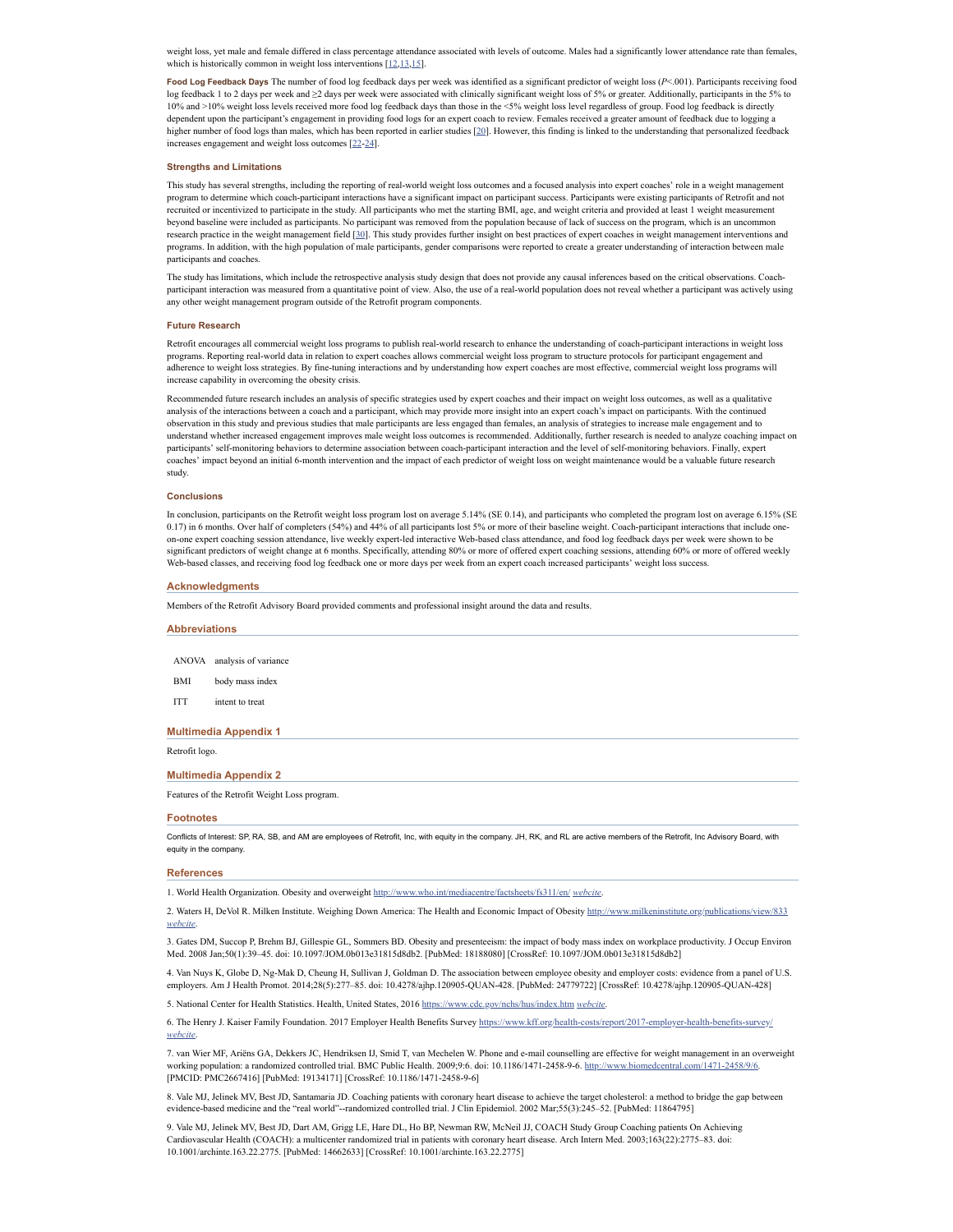10. Heinen L, Darling H. Addressing obesity in the workplace: the role of employers. Milbank Q. 2009 Mar;87(1):101–22. doi: 10.1111/j.1468-0009.2009.00549.x. europepmc.org/abstract/MED/19298417. [PMCID: PMC2879173] [PubMed: 19298417] [CrossRef: 10.1111/j.1468-0009.2009.00549.x]

<span id="page-4-0"></span>11. Xiao L, Yank V, Wilson SR, Lavori PW, Ma J. Two-year weight-loss maintenance in primary care-based Diabetes Prevention Program lifestyle interventions. Nutr Diabetes. 2013 Jun 24;3:e76. doi: 10.1038/nutd.2013.17. <http://europepmc.org/abstract/MED/23797383>. [PMCID: PMC3697405] [PubMed: 23797383] [CrossRef: 10.1038/nutd.2013.17]

<span id="page-4-1"></span>12. Gabriele JM, Carpenter BD, Tate DF, Fisher EB. Directive and nondirective e-coach support for weight loss in overweight adults. Ann Behav Med. 2011 Apr;41(2):252–63. doi: 10.1007/s12160-010-9240-2. <http://europepmc.org/abstract/MED/21108032>. [PMCID: PMC3891570] [PubMed: 21108032] [CrossRef: 10.1007/s12160-010-9240-2]

<span id="page-4-2"></span>13. Brace AM, Padilla HM, DeJoy DM, Wilson MG, Vandenberg RJ, Davis M. Applying RE-AIM to the evaluation of FUEL Your Life : a worksite translation of DPP. Health Promot Pract. 2015 Jan;16(1):28–35. doi: 10.1177/1524839914539329. [PubMed: 24942749] [CrossRef: 10.1177/1524839914539329]

<span id="page-4-3"></span>14. Leahey TM, Wing RR. A randomized controlled pilot study testing three types of health coaches for obesity treatment: professional, peer, and mentor. Obesity (Silver Spring) 2013 May;21(5):928–34. doi: 10.1002/oby.20271. <http://dx.doi.org/10.1002/oby.20271>. [PMCID: PMC3484232] [PubMed: 23784896] [CrossRef: 10.1002/oby.20271]

<span id="page-4-4"></span>15. Kirkman MS, Weinberger M, Landsman PB, Samsa GP, Shortliffe EA, Simel DL, Feussner JR. A telephone-delivered intervention for patients with NIDDM. Effect on coronary risk factors. Diabetes Care. 1994 Aug;17(8):840–6. [PubMed: 7956628]

16. Tate DF, Jackvony EH, Wing RR. Effects of Internet behavioral counseling on weight loss in adults at risk for type 2 diabetes: a randomized trial. J Am Med Assoc. 2003 Apr 9;289(14):1833–6. doi: 10.1001/jama.289.14.1833. [PubMed: 12684363] [CrossRef: 10.1001/jama.289.14.1833]

<span id="page-4-5"></span>17. Eakin EG, Lawler SP, Vandelanotte C, Owen N. Telephone interventions for physical activity and dietary behavior change: a systematic review. Am JPrev Med. 2007 May;32(5):419–34. doi: 10.1016/j.amepre.2007.01.004. [PubMed: 17478269] [CrossRef: 10.1016/j.amepre.2007.01.004]

<span id="page-4-6"></span>18. Tate DF, Wing RR, Winett RA. Using Internet technology to deliver a behavioral weight loss program. J Am Med Assoc. 2001 Mar 7;285(9):1172–7. [PubMed: 11231746]

<span id="page-4-7"></span>19. Carney D, Schultz S, Lim J,Walters W. Successful medical weight loss in a community setting. J Obes Weight Loss Ther. 2015 Feb;5(1):pii: 248. doi: 10.4172/2165-7904.1000248. <http://europepmc.org/abstract/MED/26613067>. [PMCID: PMC4657754] [PubMed: 26613067] [CrossRef: 10.4172/2165-7904.1000248]

<span id="page-4-8"></span>20. Painter SL, Ahmed R, Hill JO, Kushner RF, Lindquist R, Brunning S, Margulies A. What matters in weight loss? An in-depth analysis of self-monitoring. J Med Internet Res. 2017 May 12;19(5):e160. doi: 10.2196/jmir.7457. <http://www.jmir.org/2017/5/e160/> [PMCID: PMC5446667] [PubMed: 28500022] [CrossRef: 10.2196/jmir.7457]

<span id="page-4-9"></span>21. Hutchesson MJ, Tan CY, Morgan P, Callister R, Collins C. Enhancement of self-monitoring in a web-based weight loss program by extra individualized feedback and reminders: randomized trial. J Med Internet Res. 2016 Apr 12;18(4):e82. doi: 10.2196/jmir.4100. <http://www.jmir.org/2016/4/e82/> [PMCID: PMC4846785] [PubMed: 27072817] [CrossRef: 10.2196/jmir.4100]

<span id="page-4-17"></span>22. Castro CM, Pruitt LA, Buman MP, King AC. Physical activity program delivery by professionals versus volunteers: the TEAM randomized trial. Health Psychol. 2011 May;30(3):285–94. doi: 10.1037/a0021980. [http://europepmc.org/abstract/MED/21553972.](http://europepmc.org/abstract/MED/21553972) [PMCID: PMC3092123] [PubMed: 21553972] [CrossRef: 10.1037/a0021980]

<span id="page-4-14"></span>23. Tate DF, Jackvony EH, Wing RR. A randomized trial comparing human e-mail counseling, computer-automated tailored counseling, and no counseling in an Internet weight loss program. Arch Intern Med. 2006;166(15):1620–5. doi: 10.1001/archinte.166.15.1620. [PubMed: 16908795] [CrossRef: 10.1001/archinte.166.15.1620]

<span id="page-4-10"></span>24. Sherrington A, Newham JJ, Bell R, Adamson A, McColl E, Araujo-Soares V. Systematic review and meta-analysis of internet-delivered interventions providing personalized feedback for weight loss in overweight and obese adults. Obes Rev. 2016 Jun;17(6):541–51. doi: 10.1111/obr.12396. [http://europepmc.org/abstract/MED/26948257.](http://europepmc.org/abstract/MED/26948257) [PMCID: PMC4999041] [PubMed: 26948257] [CrossRef: 10.1111/obr.12396]

<span id="page-4-11"></span>25. Akaike H. Bayes.acs.unt.edu. 1974. [2018-03-02]. A New Look at the Statistical Model Identification [http://bayes.acs.unt.edu:8083/BayesContent/class/Jon/MiscDocs/Akaike\\_1974.pdf](http://bayes.acs.unt.edu:8083/BayesContent/class/Jon/MiscDocs/Akaike_1974.pdf) *[webcite](https://www.webcitation.org/6xcAM4IN2)*.

<span id="page-4-12"></span>26. R-project. [2018-03-02]. The R Project for Statistical Computing <https://www.r-project.org/> *[webcite](https://www.webcitation.org/6xbuvj8Jg)*.

<span id="page-4-13"></span>27. Tao M, Rangarajan K, Paustian ML, Wasilevich EA, El Reda DK. Dialing in: effect of telephonic wellness coaching on weight loss. Am JManag Care. 2014 Feb 1;20(2):e35–42. <http://www.ajmc.com/pubMed.php?pii=85413>. [PubMed: 24738553]

<span id="page-4-15"></span>28. Gold BC, Burke S, Pintauro S, Buzzell P, Harvey-Berino J. Weight loss on the web: a pilot study comparing a structured behavioral intervention to a commercial program. Obesity (Silver Spring) 2007 Jan;15(1):155–64. doi: 10.1038/oby.2007.520. [PubMed: 17228043] [CrossRef: 10.1038/oby.2007.520]

<span id="page-4-16"></span>29. Turk MW, Elci OU, Wang J, Sereika SM, Ewing LJ, Acharya SD, Glanz K, Burke LE. Self-monitoring as a mediator of weight loss in the SMART randomized clinical trial. Int J Behav Med. 2013 Dec;20(4):556–61. doi: 10.1007/s12529-012-9259-9. [http://europepmc.org/abstract/MED/22936524.](http://europepmc.org/abstract/MED/22936524) [PMCID: PMC3529986] [PubMed: 22936524] [CrossRef: 10.1007/s12529-012-9259-9]

<span id="page-4-18"></span>30. Gudzune KA, Bleich SN, Clark JM. Efficacy of commercial weight-loss programs. Ann Intern Med. 2015 Sep 1;163(5):399. doi: 10.7326/L15-5130-3. [PubMed: 26322706] [CrossRef: 10.7326/L15-5130-3]

# **Figures and Tables**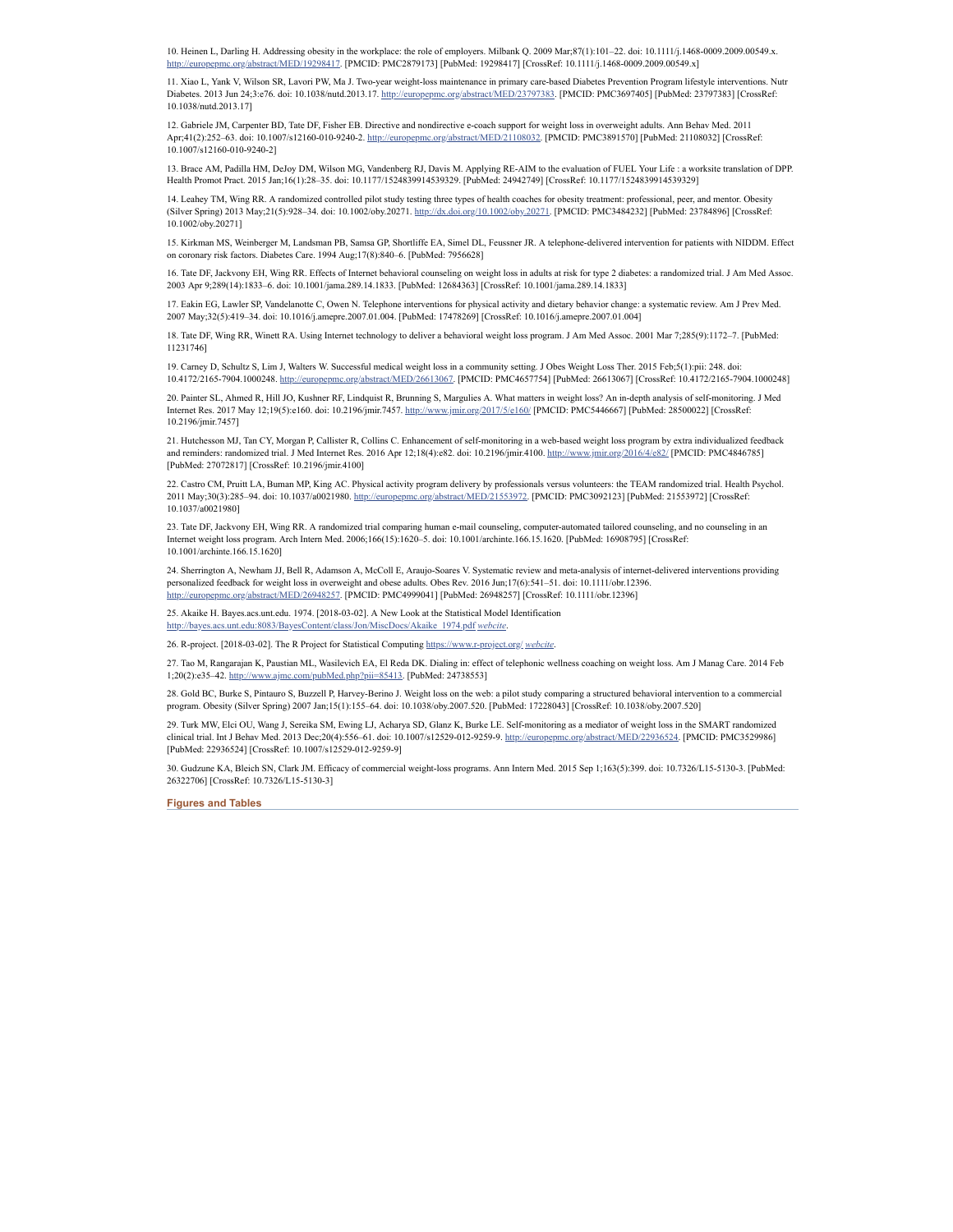Baseline demographics and outcome at 6 months.

| Baseline demographics              | Intent to treat $(N=1432^a)$ , mean (SD) | Completers $(n=1045^{\circ})$ , mean (SD) | Noncompleters $(n=387^{\circ})$ , mean (SD) | $P$ value <sup><math>u</math></sup> |
|------------------------------------|------------------------------------------|-------------------------------------------|---------------------------------------------|-------------------------------------|
| Age, years                         | 44.39 (10.31)                            | 45.73 (10.10)                             | 40.79 (10.00)                               | < 001                               |
| Starting weight, kg                | 104.76 (22.46)                           | 103.95(22.03)                             | 106.94(23.45)                               | .03                                 |
| Starting body mass index, $kg/m^2$ | 35.88 (6.56)                             | 35.82 (6.46)                              | 36.03 (6.81)                                | .62                                 |

<sup>a</sup>869 female, 563 male.

<sup>b</sup>655 female, 390 male.

 $c$ 214 female, 173 male.

<sup>d</sup>Completer vs noncompleter.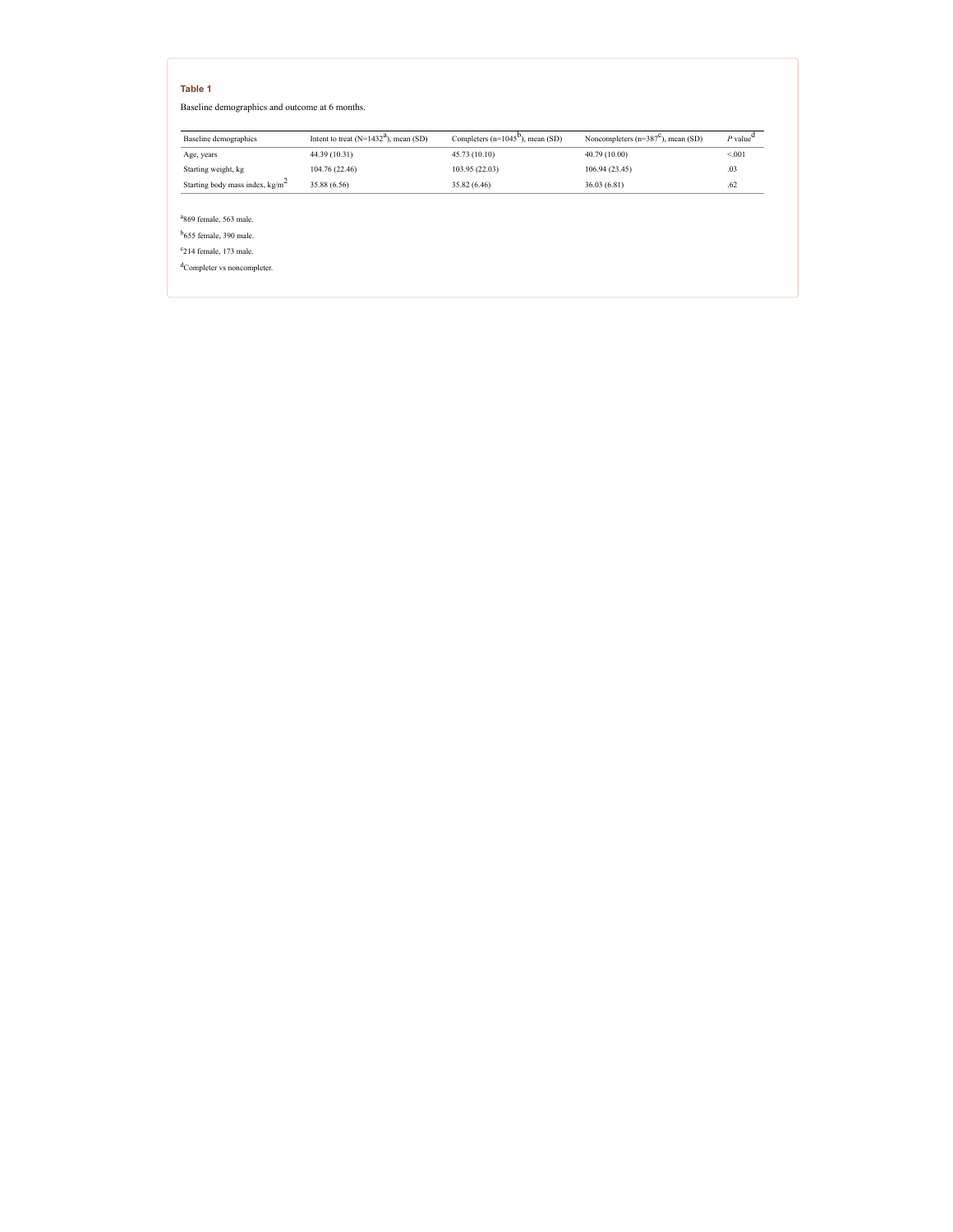Weight loss outcomes at 6 months.

|         | Population Intent to treat |                                      |                                                  | Completers       |                                      |                                                  |
|---------|----------------------------|--------------------------------------|--------------------------------------------------|------------------|--------------------------------------|--------------------------------------------------|
|         | $n$ (%)                    | Weight loss percentage,<br>mean (SE) | Lost 5% or more of baseline weight,<br>mean (SE) | $n$ (%)          | Weight loss percentage,<br>mean (SE) | Lost 5% or more of baseline weight,<br>mean (SE) |
| Overall | 1432<br>(100.00)           | 5.14(0.14)                           | 44(0.01)                                         | 1045<br>(100.00) | 6.15(0.17)                           | 54(0.02)                                         |
| Gender  |                            |                                      |                                                  |                  |                                      |                                                  |
| Female  | 869<br>(60.68)             | $5.19^{\text{a}}(0.14)$              | $44^b(0.02)$                                     | 655<br>(62.68)   | $6.00^{\circ}$ (0.17)                | $52^d$ (0.02)                                    |
| Male    | 563<br>(39.32)             | $5.06^{\text{a}}(0.14)$              | $43^b(0.01)$                                     | 390<br>(37.32)   | $6.40^{\circ}$ (0.18)                | $55^{\rm d}$ (0.03)                              |

<sup>a</sup>For ITT, the weight loss difference between female and male is not significant  $(P=0.66)$ .

<sup>b</sup>For ITT, the difference between percentage of female and male losing 5% is not significant ( $P = .73$ ).

 $c^{\text{c}}$  For completers, the weight loss difference between female and male is not significant ( $P = 27$ ).

 ${}^{d}$ For completers, the difference between percentage of female and male losing 5% is not significant ( $P=38$ ).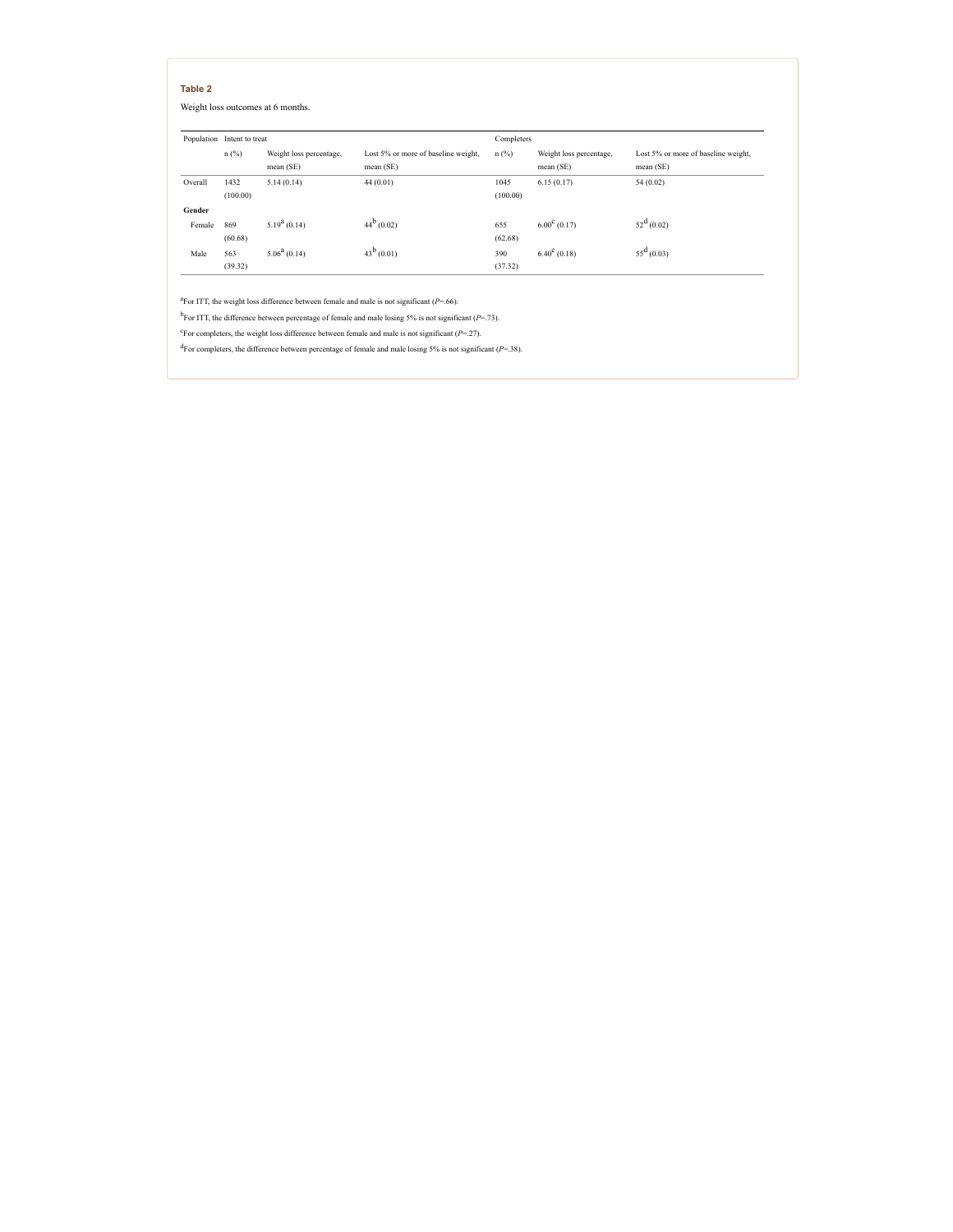Coach-participant interaction measures at 6 months.

| <b>Interactions</b>                                  | Intent to treat (N=1432), mean (SE) | Completers (n=1045), mean (SE) |
|------------------------------------------------------|-------------------------------------|--------------------------------|
| <b>Expert coaching sessions</b>                      |                                     |                                |
| Percentage of coaching sessions attended             | 75.36 (0.72)                        | 85.99 (0.61)                   |
| Total time spent in coaching sessions, min           | 188.34(1.61)                        | 211.32 (1.41)                  |
| Live weekly expert-led interactive Web-based classes |                                     |                                |
| Percentage of class attended                         | 40.74(0.83)                         | 52.92 (0.92)                   |
| Total time spent in class, min                       | 546.70 (10.52)                      | 663.31 (11.81)                 |
| <b>Coach-participant conversations</b>               |                                     |                                |
| Number of coach messages                             | 158.91 (2.36)                       | 180.00 (2.82)                  |
| Number of coach message days                         | 75.16 (0.65)                        | 82.36 (0.65)                   |
| Coach message length/week, characters                | 1458.34 (13.79)                     | 1434.34 (20.94)                |
| Number of food log feedback                          | 74.91 (1.82)                        | 89.27 (2.26)                   |
| Number of food log feedback days                     | 31.89 (0.50)                        | 37.01 (0.56)                   |
| Food log feedback length/week                        | 409.29 (6.69)                       | 410.05 (7.56)                  |
| Number of exercise log feedback                      | 16.69(0.32)                         | 19.21 (0.38)                   |
| Number of exercise log feedback days                 | 12.89(0.23)                         | 14.6(0.26)                     |
| Exercise log feedback length/week                    | 187.56 (3.89)                       | 180.42 (4.22)                  |
| Number of participant messages                       | 48.89 (1.27)                        | 58.54 (1.60)                   |
| Number of participant message days                   | 29.02(0.64)                         | 34.67 (0.77)                   |
| Participant message length/week, characters          | 399.29 (9.71)                       | 433.12 (12.37)                 |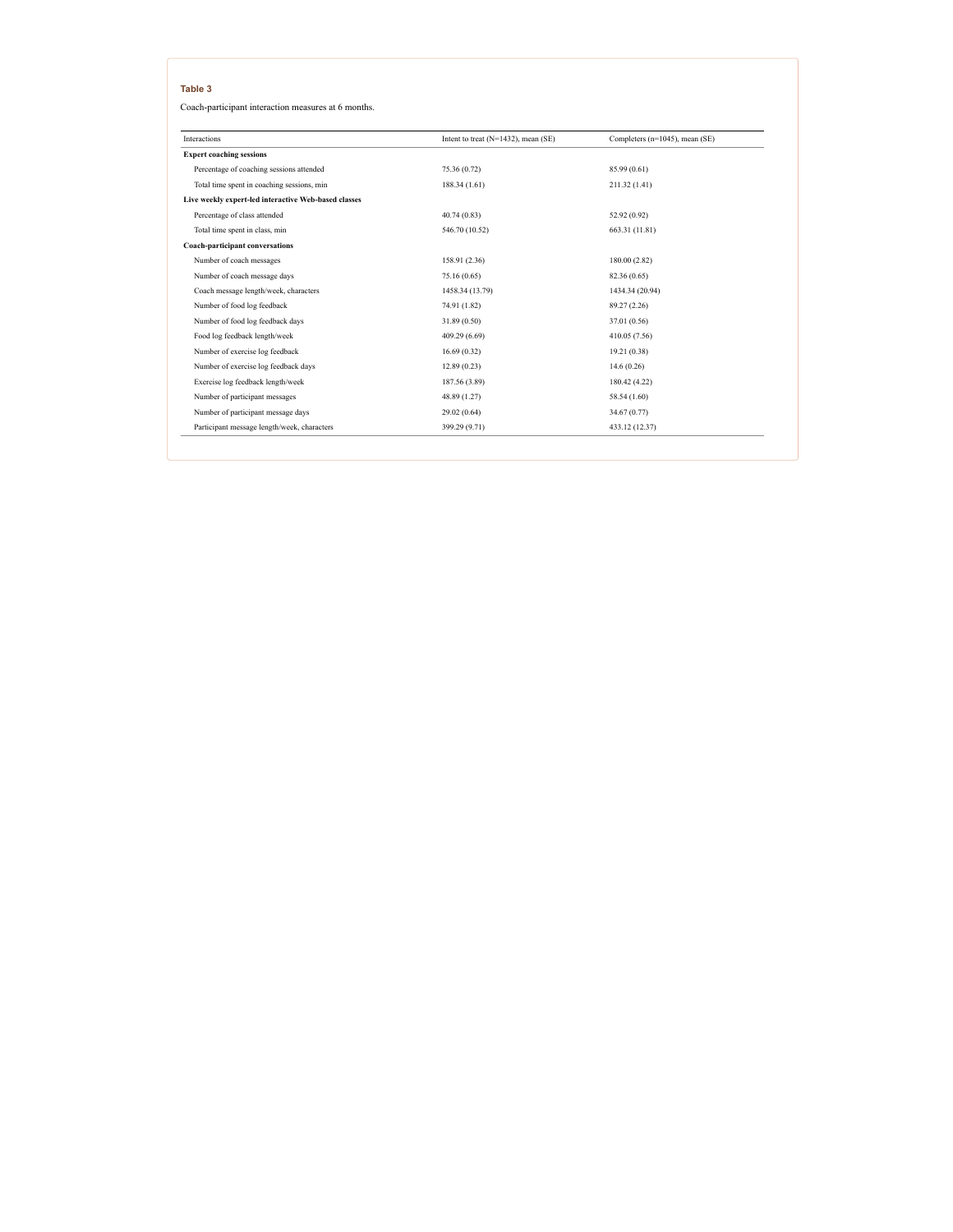Multiple regression models identifying predictors of weight loss at 6 months. Multiple regression model summary: R2=.158; adjusted R2=.152, *P*<.001.

| Models                                     | Coefficients  |                              |           |  |
|--------------------------------------------|---------------|------------------------------|-----------|--|
|                                            | $\beta$ (SE)  | $t$ (degrees of freedom=997) | $P$ value |  |
| Percentage of coaching sessions attendance | $-1.05(0.21)$ | $-4.90$                      | < 001     |  |
| Percentage of weekly class attendance      | $-.76(0.21)$  | $-3.66$                      | < 001     |  |
| Number of food log feedback days           | $-.92(0.26)$  | $-3.50$                      | < 001     |  |
| Total number of coach message days         | .89(0.31)     | 2.83                         | .005      |  |
| Coach message length per week              | .54(0.17)     | 3.14                         | .002      |  |
| Number of participant messages             | .95(0.56)     | 1.68                         | .09       |  |
| Number of participant message days         | $-1.56(0.60)$ | $-2.59$                      | .01       |  |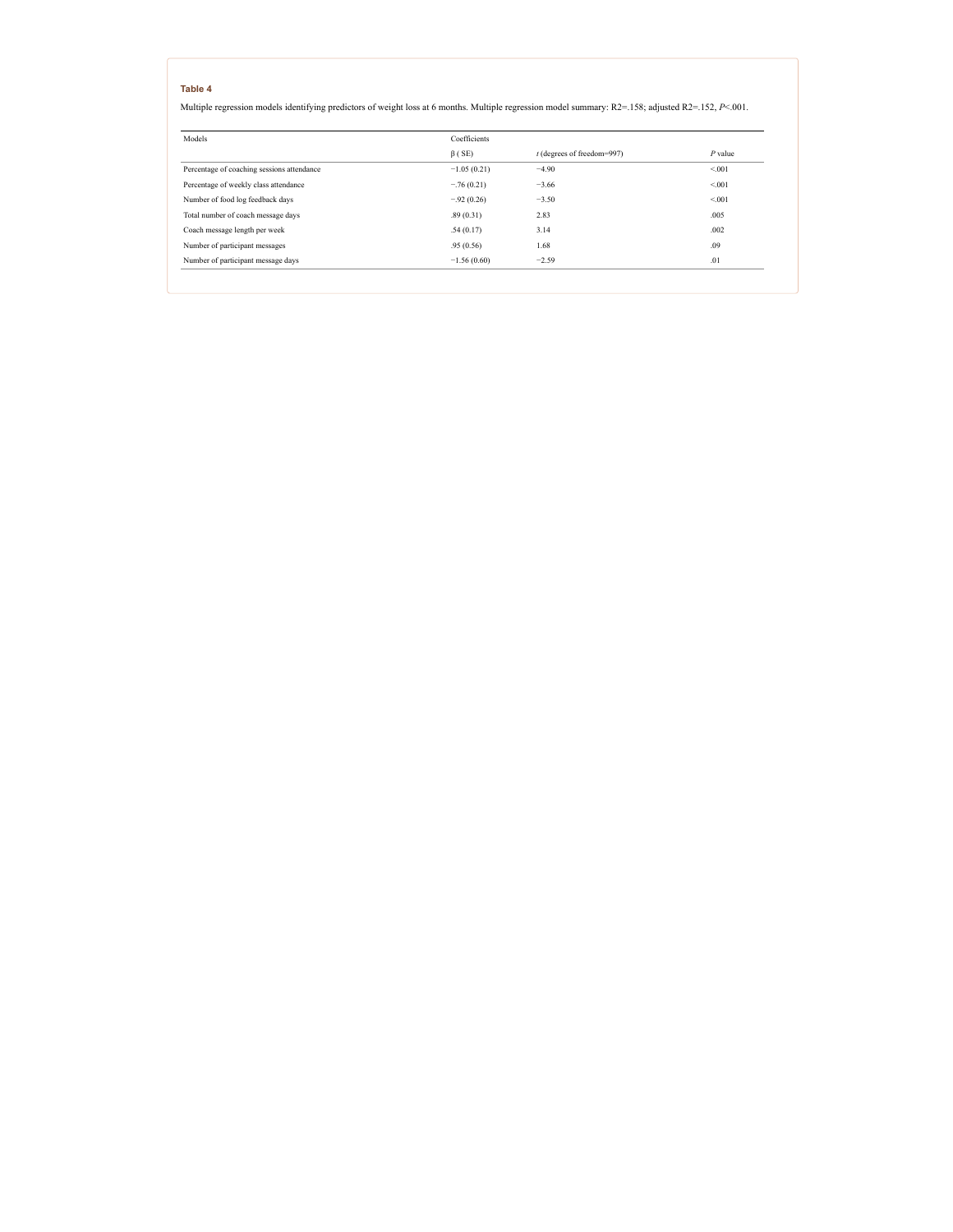**Figure 1**



Weight loss outcomes for different levels of coach-participant interaction.